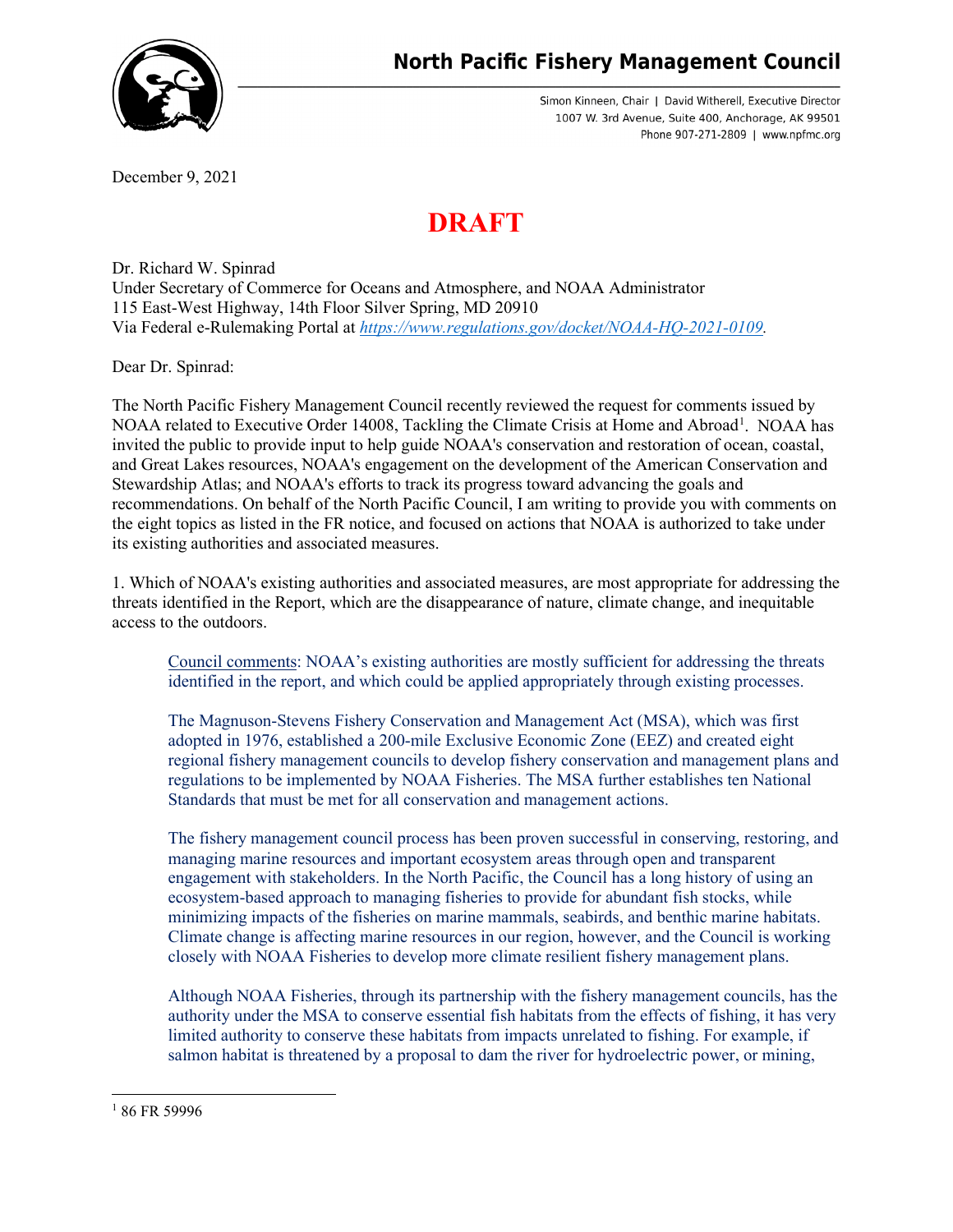dredging, or other potentially destructive activity, the Councils and NOAA fisheries can only highlight concerns in a letter to the US Army Corps of Engineers. The Corps can still proceed with approval of the project and may, or may not, take into account any mitigation measures suggested by NOAA Fisheries. Essential fish habitat could be better protected if NOAA Fisheries was granted expanded authorities to address non-fishing threats.

Equitable access to the outdoors includes equitable access to ecosystem services, such as providing healthy, affordable, and sustainable seafood to a diverse range of consumers, including those living in underserved, economically disadvantaged communities in the U.S. The regional fishery management councils, working with NOAA Fisheries, have achieved sustainable fisheries across the United States. In the North Pacific, vessels homeported in coastal communities in Alaska, Washington, and Oregon harvest over 2,200,000 metric tons of groundfish off Alaska, worth approximately \$2.5 billion first wholesale. This is a fraction of the biomass that could be harvested sustainably in the North Pacific EEZ. Fish harvests off Alaska annually account for about 60% of the total U.S. catch, and are critical to ensuring food security for the nation that consists of a broad range of seafood products from an affordability perspective.

2. Whether NOAA should better apply its existing authorities and associated measures, as listed above, to advance the goals and recommendations in the Report.

Council comments: To address the threats of the disappearance of nature, climate change, and inequitable access to the outdoors, NOAA should fully apply its existing authorities. NOAA has the authority to conduct research to better understand climate change, plan ahead, build resilience to climate change, and react to unforeseen events. However, this will require expanded funding for NOAA for research and monitoring in addition to maintaining funding for our core fisheries and ecosystem surveys. NOAA should also consider the importance of food security, from a seafood perspective, for both fishery dependent communities, and other communities in the nation. Maintaining current levels of domestic seafood production, while we cope with climate change impacts and ecosystem changes, should be a goal of this program.

NOAA should continue to support the regional fishery management councils in advancing the goals and recommendations in the report. In the North Pacific, NOAA Fisheries is working closely with the North Pacific Council's Climate Change Task Force. The Task Force is preparing a Climate Readiness report that will summarize the state of our current management framework and actions with respect to climate resilience and adaptation response. This will then provide a snapshot of the 'status quo' management framework from which to develop a suite of specific recommendations to the Council to improve resilience moving forward in proposed management actions.

Increasingly, the Council recognizes that management of commercial fisheries in federal waters is linked at an ecosystem level with the subsistence fisheries of the coastal communities that border the large marine ecosystems in the North Pacific. In recognition of this overlap of interest and dependency on healthy ecosystems, another focus of the Bering Sea FEP is formation of a Traditional Knowledge/Local Knowledge Task Force with the objective of incorporating the long time series of observations of our marine ecosystems that is held by the indigenous peoples and the knowledge of experienced commercial fisher with the NOAA survey efforts to expand our understanding of the impacts of climate change. The Council also established the objective of establishing communication with subsistence dependent communities, so both the communities and the Council can share, in real time, concerns about the impacts of climate change on our respective stakeholders and seek to avoid creating problems for each other as we adapt to climate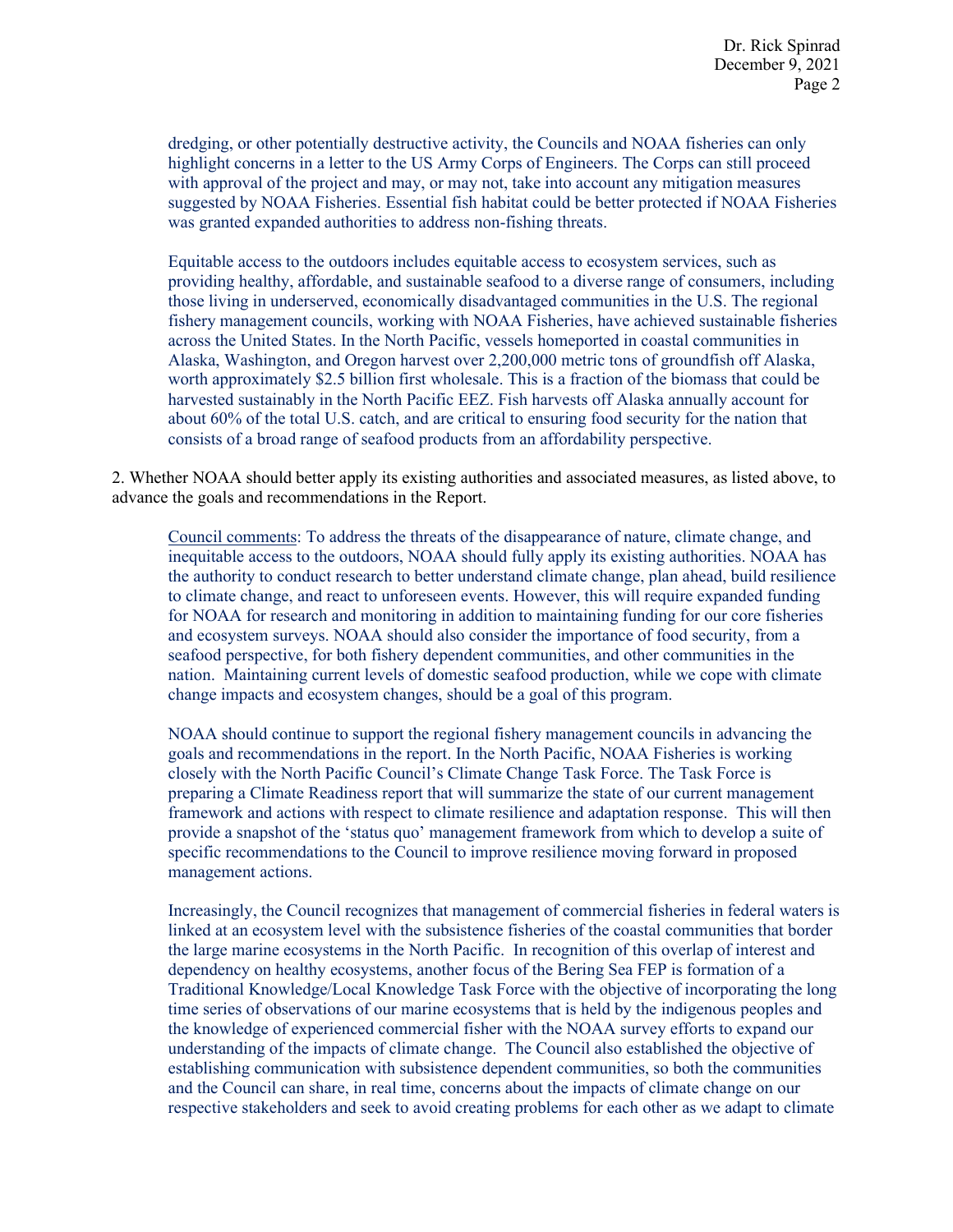change impacts. The Council is excited about this effort and believes that it merits support from NOAA.

We appreciate that NOAA and the Alaska Fisheries Science Center are collaborating with the Council on our effort to improve and provide climate resilient fisheries management. NOAA can best carry out the goals of the EO by continuing to participate in these Council efforts rather than focusing resources on development of additional regulatory and administrative requirements that have less meaningful impact. Continued scientific, financial, and management support from NOAA will be necessary to advance this work.

One of the most crucial aspects of continued climate resiliency that NOAA can directly provide is long-term, consistent funding and support for the multiple fisheries and ecosystem surveys that form the fundamental basis of fisheries management in the North Pacific. However, NOAA should also recognize that while climate is an important driver, it should not become the singular management consideration. In some cases, other biological, social, and economic factors that directly impact fish and protected species abundance may be more immediate than climate change impacts and should be addressed by resource managers as needed. This requires a flexible and adaptive approach by NOAA and the Council in addressing research and management priorities.

Recent changes in Bering Sea crab abundance illustrate the need for an adaptive research approach to provide for resilient fisheries in the face of climate change. Water temperature and ice cover in the Bering Sea have been highly variable in recent years, and appear to have affected crab abundance, recruitment, distribution, predation on crab, and may have impacted survey catchability of crabs. Cooperative crab research with industry being undertaken by the Bering Sea Fisheries Research Foundation (BSFRF) is seeking to understand these impacts of climate change through tagging studies and other important crab research. The Council notes that a winter survey conducted or supported by NOAA Fisheries could greatly enhance and inform the results of the BSFRF tagging work by helping to understand the center of abundance for each crab stock relative to tag returns, distribution of molting and mating crabs, and distribution of crabs in the winter, when several primary groundfish fisheries occur. The Council requests that NOAA support this collaborative research.

3. What criteria NOAA should consider in working with other agencies to identify existing or potential new "conserved" or "restored" areas for the purpose of advancing the goals and recommendations in the Report.

Council comments: The first step in determining whether new conservation areas are needed or can be identified is to define the term 'conservation area'. From the perspective of the Council, a conservation area is an established, geographically defined area, with planned management or regulation of activities that provides for the maintenance of biological productivity and biodiversity, ecosystem function and services (including providing healthy, sustainable seafood to a diverse range of consumers).

Given this definition, the Council notes that the MSA already provides for the conservation of 100% of the marine area included in the Exclusive Economic Zone (EEZ). All fish resources and marine fish habitats are fully conserved under the MSA though the establishment of annual catch limits, and other marine ecosystem components, such as marine mammals and seabirds are conserved and restored under the MSA and other laws (e.g., ESA, MMPA).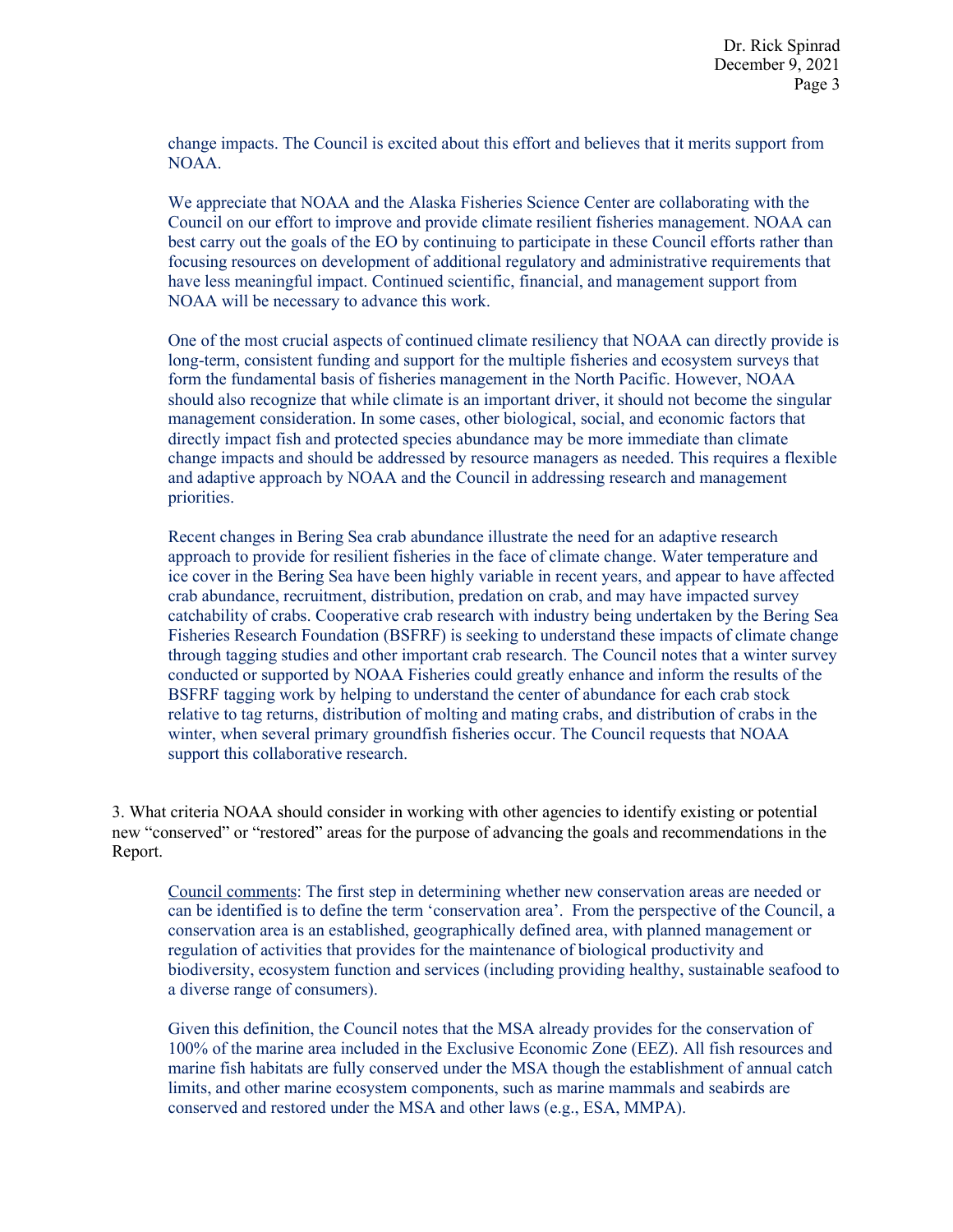In addition to EEZ-wide conservation measures (including catch limits and many other tools), the Council notes that there are over 540 special marine conservation areas off Alaska, including 238 fishery area closures in the EEZ and over 300 areas established in State waters. Of the areas in the EEZ off Alaska,  $666,497$  nm<sup>2</sup> are closed to bottom trawling year-round, representing about  $65.1\%$ of the EEZ  $(1,025,770 \text{ nm}^2)$ . A total of 153,832 nm<sup>2</sup> are closed year-round to all bottom tending gears (15.0% of EEZ). A list of North Pacific EEZ conservation areas can be found here: [https://meetings.npfmc.org/CommentReview/DownloadFile?p=2a49030d-a058-40d2-b641-](https://meetings.npfmc.org/CommentReview/DownloadFile?p=2a49030d-a058-40d2-b641-1b2722e18f41.pdf&fileName=E1%20OECM%20Update.pdf) [1b2722e18f41.pdf&fileName=E1%20OECM%20Update.pdf](https://meetings.npfmc.org/CommentReview/DownloadFile?p=2a49030d-a058-40d2-b641-1b2722e18f41.pdf&fileName=E1%20OECM%20Update.pdf)

4. What additional scientific information, Indigenous Knowledge, or other expertise NOAA should consider in order to advance the goals and recommendations in the Report.

Council comments: The Council is working to incorporate Indigenous Knowledge into its fishery management program, consistent with the goals and recommendations of the Report. In 2018, as action module to the Bering Sea Fishery Ecosystem Plan, the Council established a Local Knowledge, Traditional Knowledge, and Subsistence (LKTKS) Taskforce. The goal is to develop protocols for using LK and TK in management, and to understand the impacts of Council decisions on subsistence resources, users, and practices. More specifically, this module aims to provide a roadmap for operationalizing LK and TK (potentially through processes like Co-Production of Knowledge) in the short- to long-term, as well as to formulate methods for assessing the likelihood a given Council action may affect subsistence resources, the ability of users to access those resources, or impact subsistence practices. Outcomes are expected to inform where and how these types of knowledge and information should or could consistently enter Council processes. We recommend that NOAA continue to support this work.

Scientific information from all sources should be considered, but carefully evaluated for use in furthering the goals of the report. We note for example, that the push for conserving at least 30% of the ocean stems from research mainly conducted on areas outside of the U.S., and the research has been focused primarily on areas in nearshore tropical marine waters or in countries without environmental controls, sufficient monitoring, or adequate enforcement. The U.S. already has effective conservation and management of its marine environments, and effective enforcement of all environmental regulations.

NOAA should consider the scientific information on marine conservation areas in the U.S., including those that indicate only limited benefits of establishing marine protected areas in nontropical marine areas. For example, the intensively reviewed no-take marine protected area network of the Channel Islands National Marine Sanctuary produces no benefits to fish populations outside of the area (Ovando et al. 2021). And yet this marine protected area network has been used as a model for protected areas around the world. In subarctic marine ecosystems, such the North Pacific, where biodiversity of fish species is relatively low but with high abundance of individual species, the benefits of marine conservation areas may be limited only to species that have low mobility such as corals or scallops (McDermott et al. 2017). This suggests that the 30% threshold established by the Executive Order, may be an overly excessive target for subarctic marine ecosystems such as off Alaska.

Recent papers have attempted to rank the value of MPAs based on categorizing the level of conservation based on the restrictions applied to fisheries (Sletten et al. 2021,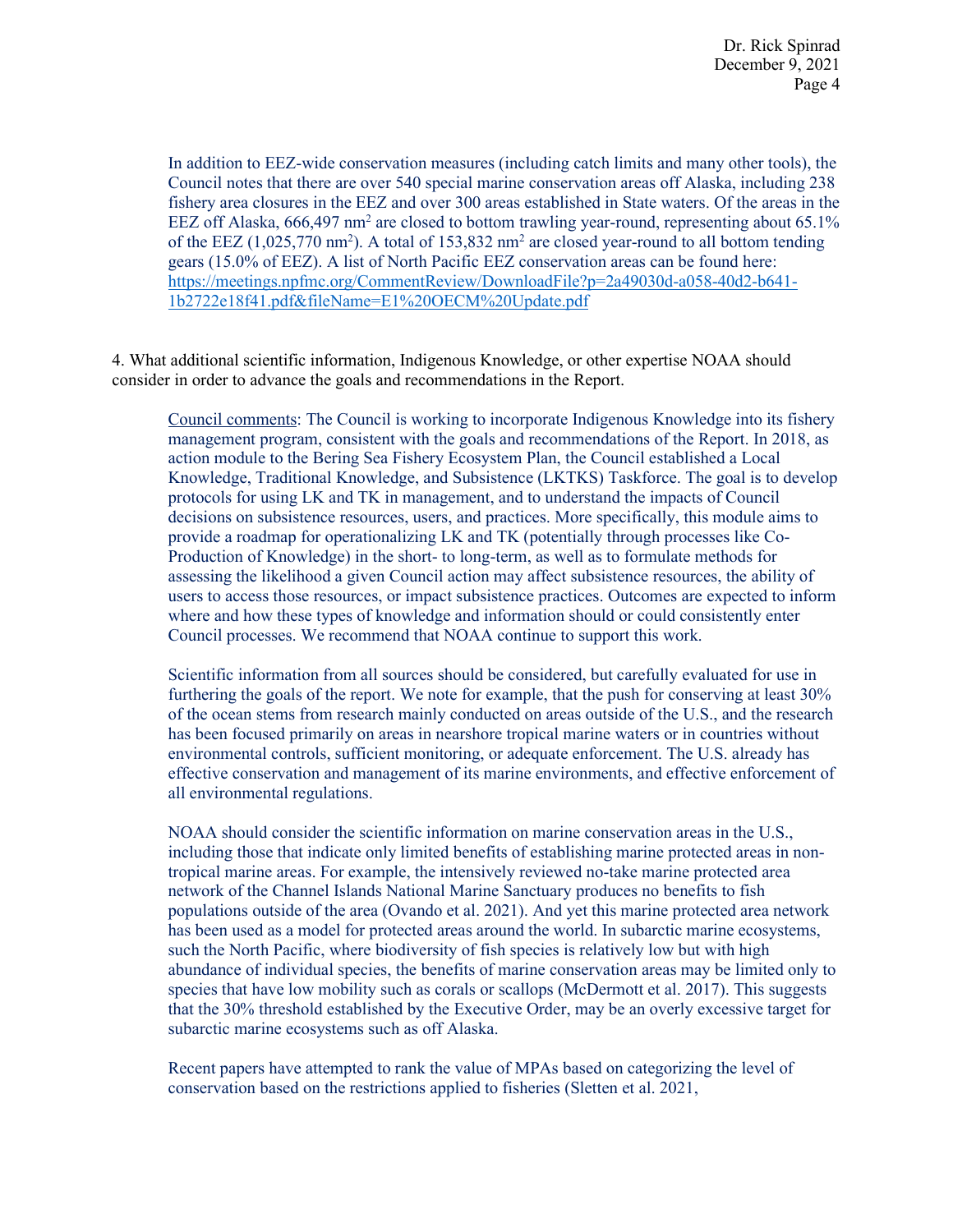Grorud-Colvert et al. 2021). However, these studies are seriously flawed in that the relative scales of protection are highly skewed, i.e., they are not equal steps. For example, an area where all bottom tending fishing gear is prohibited would be considered least restrictive and lightly protective, and an area where a prohibition on all commercial fisheries and most recreational fisheries would be considered only moderately restrictive. Only those areas where all marine life removal is prohibited would be considered as protected. An analogy to this approach is that it would be similar to categorizing all mountains under 25,000 feet as small hills, and only areas taller than 27,000 feet should be classified as mountains. To claim that areas where bottom trawling and other fishing gears have been prohibited provides only minimal conservation benefits is not supported by the science or decades of management policy and experience.

McDermott, Susanne F., and 11 others. 2017. Lessons on Marine Protected Area Management in Northern Boreal Regions from the United States and Norway. Marine Fisheries Review 79(1): 38-51.

Ovando, Daniel, Jennifer E. Caselle, Christopher Costello, Olivier Deschenes, Steven D. Gaines, Ray Hilborn, and Owen Liu. 2021. Assessing the population-level conservation effects of marine protected areas. Conservation Biology 2021:1–10.

Grorud-Colvert and 40 others. 2021. The MPA Guide: A framework to achieve global goals for the ocean. Science 373, eabf0861 (2021). DOI: 10.1126/science.abf0861.

Sletten and 7 others. 2021. Beyond the boundaries: How regulation-centered marine protected area information improves ocean protection assessments. Marine Policy 124.

5. How NOAA should consider tracking its actions and measuring its progress, including with partners, toward advancing the goals and recommendations in the Report.

Council comments: There is more to conserving marine biodiversity that just quantifying the total amount of subareas that has been established to provide additional conservation, especially under a changing climate. The sustainable level of seafood production in the North Pacific provides another measure of how ecosystem function has maintained, even if it cannot be fully preserved under climate change. A healthy ecosystem produces seafood for domestic consumption. Limits on the harvest of fish species and the protection of fish habitat and marine mammals and endangered species in 100% of the EEZ provides for the conservation of marine biodiversity far beyond what can be achieved through the conservation of just a portion of the ocean.

Rather than just focus on how much area is set aside and designated as conservation area, a better measurement of progress is tracking changes in biodiversity, from the genetic to ecosystem level. Is the diversity of ecosystems in a given region changing? Are there changes in species richness or diversity? Are unique ecosystems still intact and are endemic species present in the region? Is the genetic diversity of a species declining, and if so, what is the rate?

The Council receives and annual ecosystem status report for each of the large marine ecosystems under its jurisdiction (Bering Sea, Aleutian Islands, Gulf of Alaska). The report is prepared by NOAA Fisheries scientists and other contributors. The purpose of the status reports is to summarize and synthesize climate and fishing effects (historical and future) from an ecosystem perspective, based of status and trends of ecosystem components and ecosystem-level attributes using an indicator approach. This provides a coherent view of the ecosystem effects to clearly recommend precautionary thresholds, if any, for establishing annual catch limits for groundfish, which may be required to protect ecosystem integrity. The ecosystem status reports provide an excellent tool for tracking progress towards the goals outlined in the America the Beautiful Report.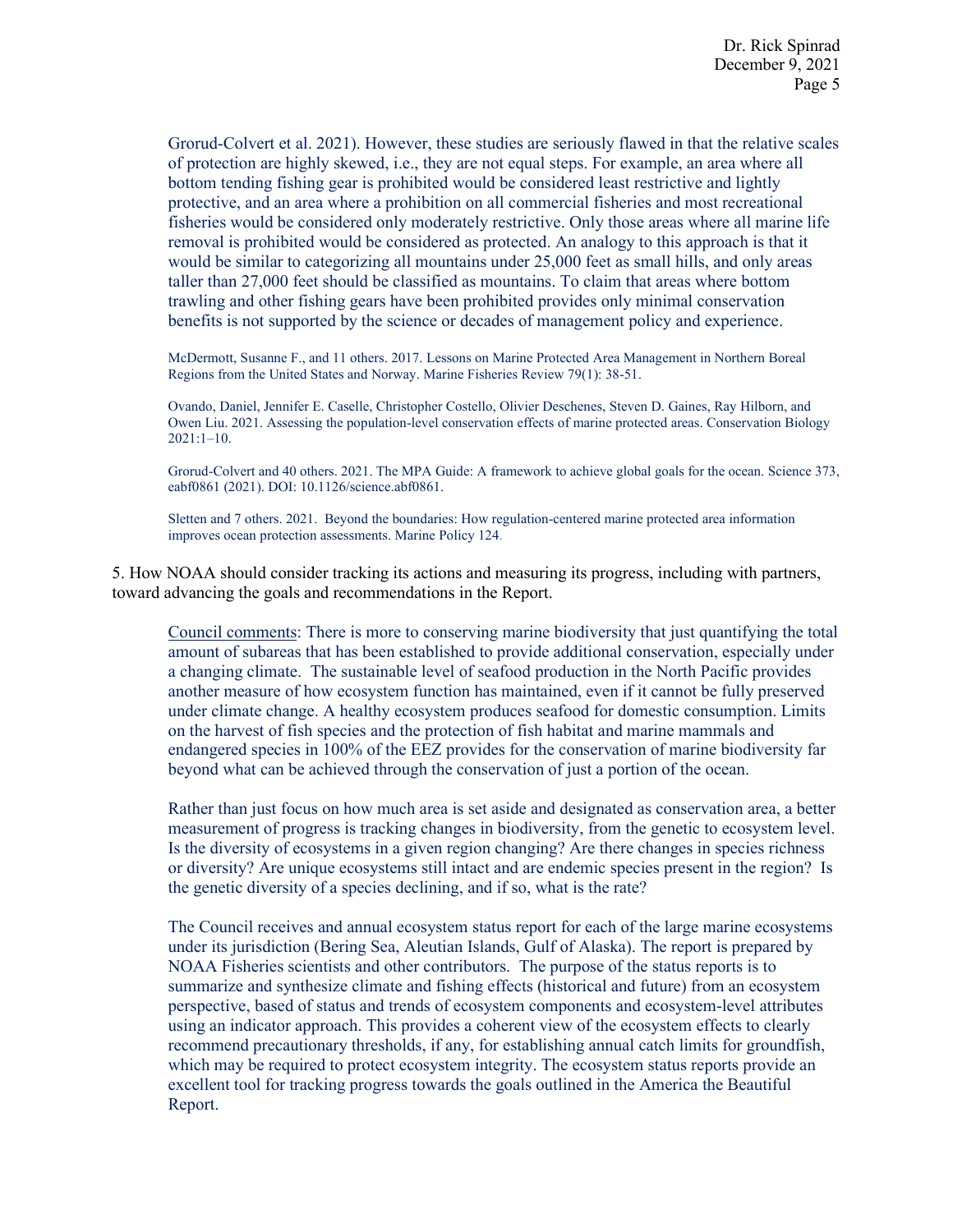6. What actions NOAA should consider taking to support non-Federal entities, including tribal, state, territorial, and local governments and non-governmental organizations and other private entities, to advance their efforts to conserve and restore U.S. lands and waters.

Council comments: The government can authorize, encourage, and provide funding for States, Tribes, and local governments to conserve and restore marine ecosystems within their jurisdiction or boundaries. Non-Federal entities can also assist in providing access to the outdoors through the construction of boat ramps, other recreational facilities, and educational and outreach materials.

7. What actions NOAA should consider taking to facilitate broad participation in the America the Beautiful initiative.

Council comments: The Council system provides an excellent public participatory process for providing input into the initiative and enhancing the conservation areas that have been established and implemented in the EEZ.

8. What additional information NOAA should consider as relevant to its role in implementing the America the Beautiful initiative.

Council comments: NOAA should be promoting the conservation of marine resources and ecosystems under existing laws and procedures, regardless of the amount of total coverage by special conservation areas. As previously noted, conservation is achieved in 100% of the EEZ through the requirements to provide optimum yield, prevent overfishing, minimize bycatch, and protect fish habitats using the best available science.

Area based management is just one tool of many that fishery managers can employ to conserve and restore marine and coastal ecosystems. Area-based management can be a valuable conservation tool, but it is not the right tool in every case and requires a flexible and adaptable application in response to climate change. Efforts should be taken to catalogue and quantify other beneficial conservation measures NOAA implements under its existing authorities.

The 30% conservation area threshold established by the America the Beautiful initiative has already been met. A preliminary report to the Council Coordination Committee in October 2021 showed that there are at least 663 conservation areas in the U.S. EEZ, and all bottom tending fishing gears have been prohibited in more than 54% of the EEZ. These areas essentially prohibit the harvesting of demersal fish and entirely protect benthic habitats and ecosystems from any impacts due to fishing. In other words, conservation areas that protect biodiversity already exceed the 30% threshold by a large margin. The preliminary report can be found here: [https://static1.squarespace.com/static/56c65ea3f2b77e3a78d3441e/t/6168bf42a502285352c8a245](https://static1.squarespace.com/static/56c65ea3f2b77e3a78d3441e/t/6168bf42a502285352c8a245/1634254670431/Tab+10aii_ABM+SubComPPT_Oct2021CCC.pdf) [/1634254670431/Tab+10aii\\_ABM+SubComPPT\\_Oct2021CCC.pdf](https://static1.squarespace.com/static/56c65ea3f2b77e3a78d3441e/t/6168bf42a502285352c8a245/1634254670431/Tab+10aii_ABM+SubComPPT_Oct2021CCC.pdf)